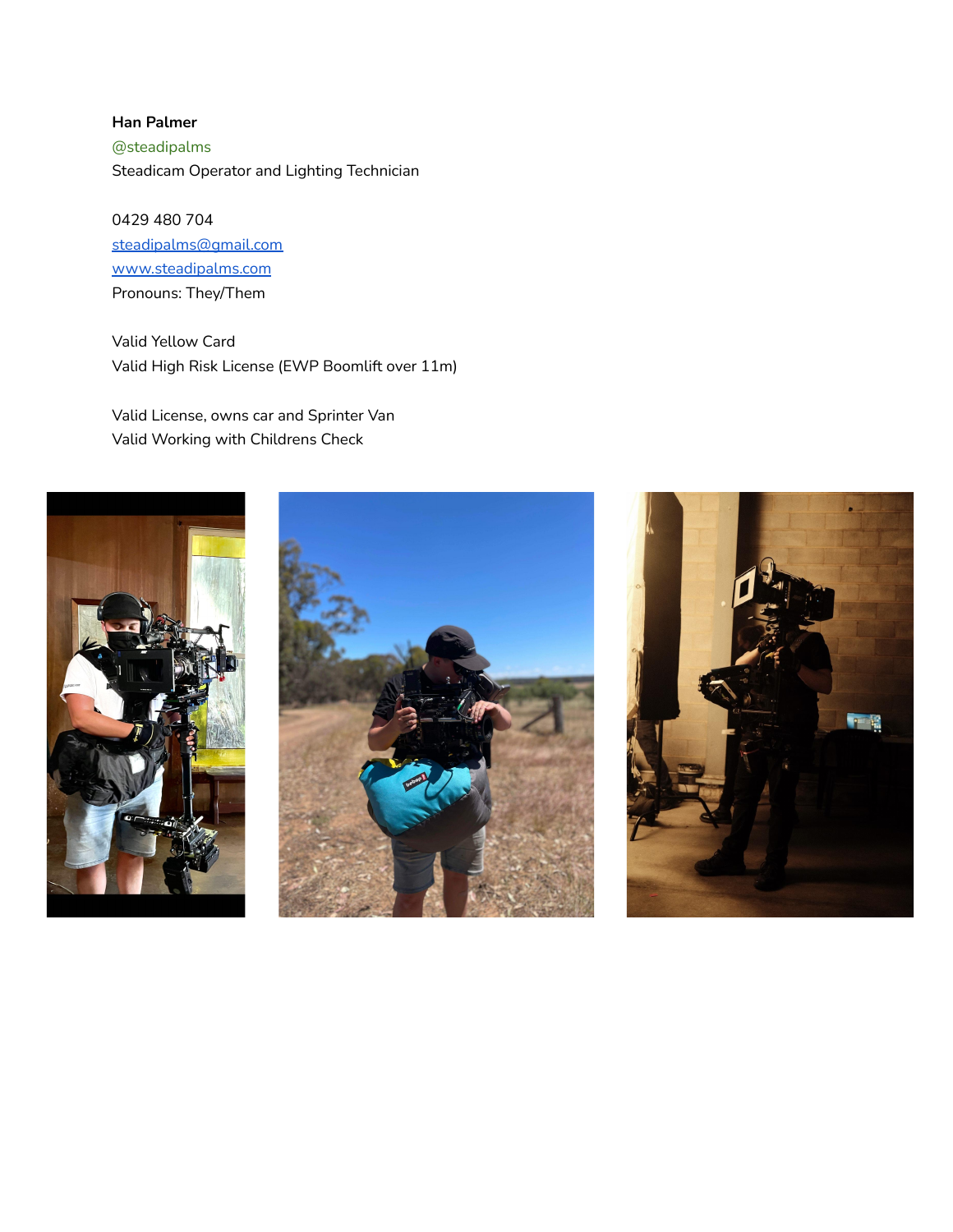## **List of Selected Steadicam + Camera Operator Work**

## **Steadicam Operator**

- TV Series Bah Behavior DOP Tania Lambert ACS - Short Film - Tarneit - DOP Sky Davis - Doco - Multiply - DOP Alex Cardy - Music Video - Stupid Girl - DOP Bonita Carzino - Short Film - Lillemor - DOP Han Palmer - Music Video - Asha Trips - Music Video - Because I was Born a girl - DOP Flick Smith - TVC - ACMI - DOP Daniel Gallegher - Content Ad - Melbourne fashion Week - DOP Joey Knox - Art Piece for Jo Floyd - DOP James Wright - Commercial - Google - DOP ALex Cardy - Music Video - Yokai - DOP Alex Cardy - Short FIlm - And Behold - - Music Video - Maddy Jane ' Something Old Something New' - DOP Joel Fulmaero - Music Video - Carlos 'House of Divine' DOP Alex Cardy - Short Film - Mother Tounge - DOP Frank HW - Music Video - Caiti Baker 'Gone' DOP Marcus Cropp – TV Show – Photo Number 6 – Ursa Mini 4.6k – *Mezzanine Films* – Short Film – The Bend Call – Arri Amira – *Hearken – DOP Ben Bryan* – Short Film – Train Tracks – Alexa Mini – *DOP Adam Lynch* – Feature Trailer – 'Wantin' – DOP Konrad McCarthy – Festival – Electric Gardens – Webseries – Seeing Scarlet – DOP Konrad McCarthy – Short Film – Muddy Figurines 2016 – Livestream – James Dwear's 21 $^{\rm st}$  – Music Video – Oliver Downes – Promotional – Princess Ball – Short Film – Quinn
- Short Film For Anika
- TV Show Indy Tv
- Documentary Balloon Football

## **Camera Operator**

- TV Show Live The Full Cycle
- TV Show Live Get On *Racing.com*
- TV Show Live Pick a Winner *Racing.com*
- TV Show Photo Number 6 Ursa Mini 4.6k *Mezzanine Films*
- TV Studio Show Live The Full Cycle
- TV Studio Show Live Racing.com
- Livestream Collins & Co Non-For-Profit Conference Canon XF205 *Tim Harris Video*
- Short Film Dying For A Laugh RED Dragon, RED Epic, RED Scarlet *Mezzanine Films*
- Corporate Various Telstra Livestream Events Canon C300MII, C300, C100 *NewMac Video Agency*
- Corporate Outcome Life Event Sony FS5, Canon CXF205 *Tim Harris Video*
- Educational Telstra Cultural Immersion Canon C300MII *NewMac Video Agency*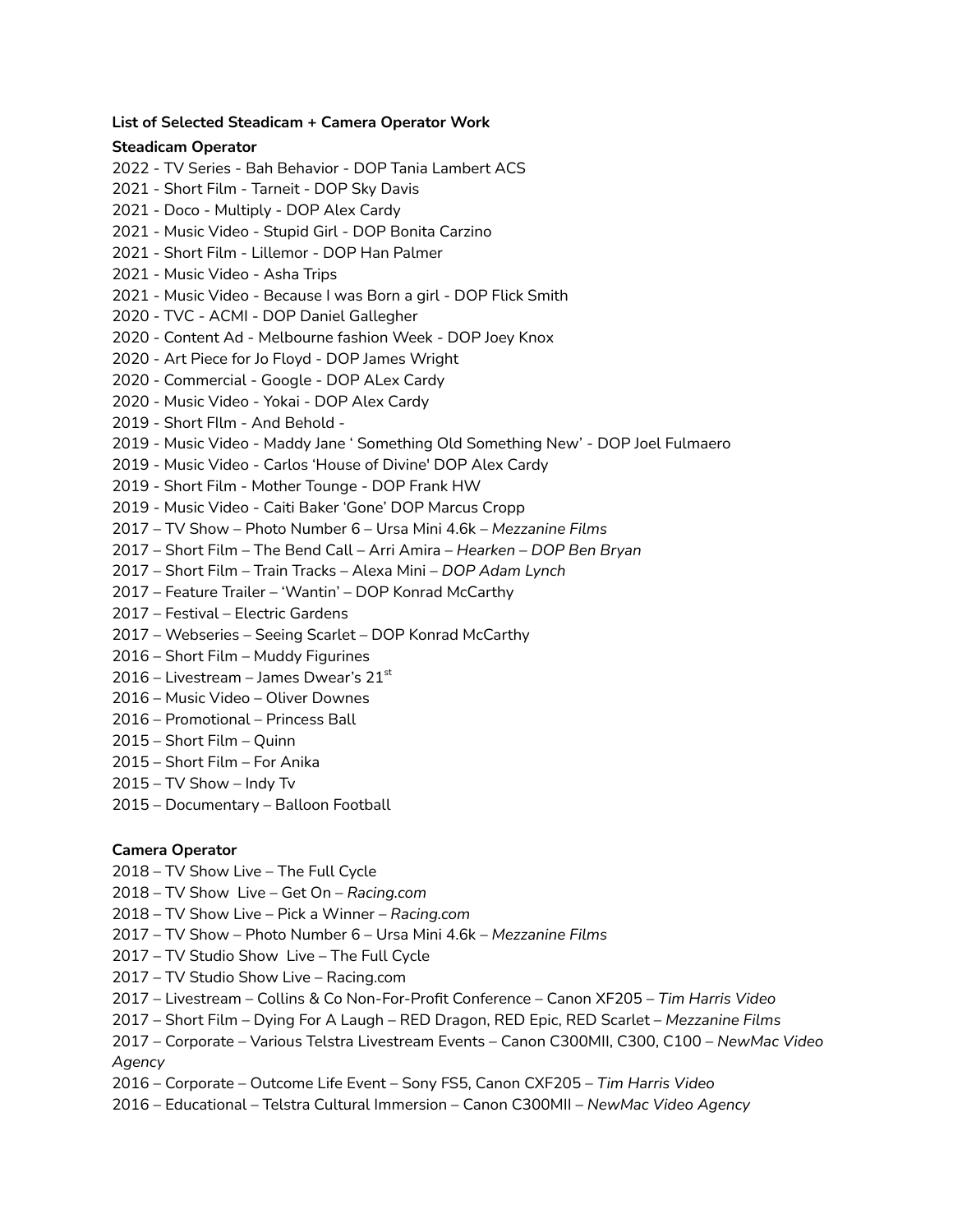- Promotional Good Beer Week Canon C300, C100 *NewMac Video Agency*
- Music Video Live Session for Upstanding Members Canon 70D
- Short Film Neon Gaze Ursa Mini 4.6k
- Studio Show #Trending
- Short Film Party Tricks RED EPIC
- Corporate SeCO Conference Canon 70D
- Theatre Hairspray Canon 70D *BuST Co.*
- TV Show Indy TV Canon 70D
- Music Video The Colour Code Studio Session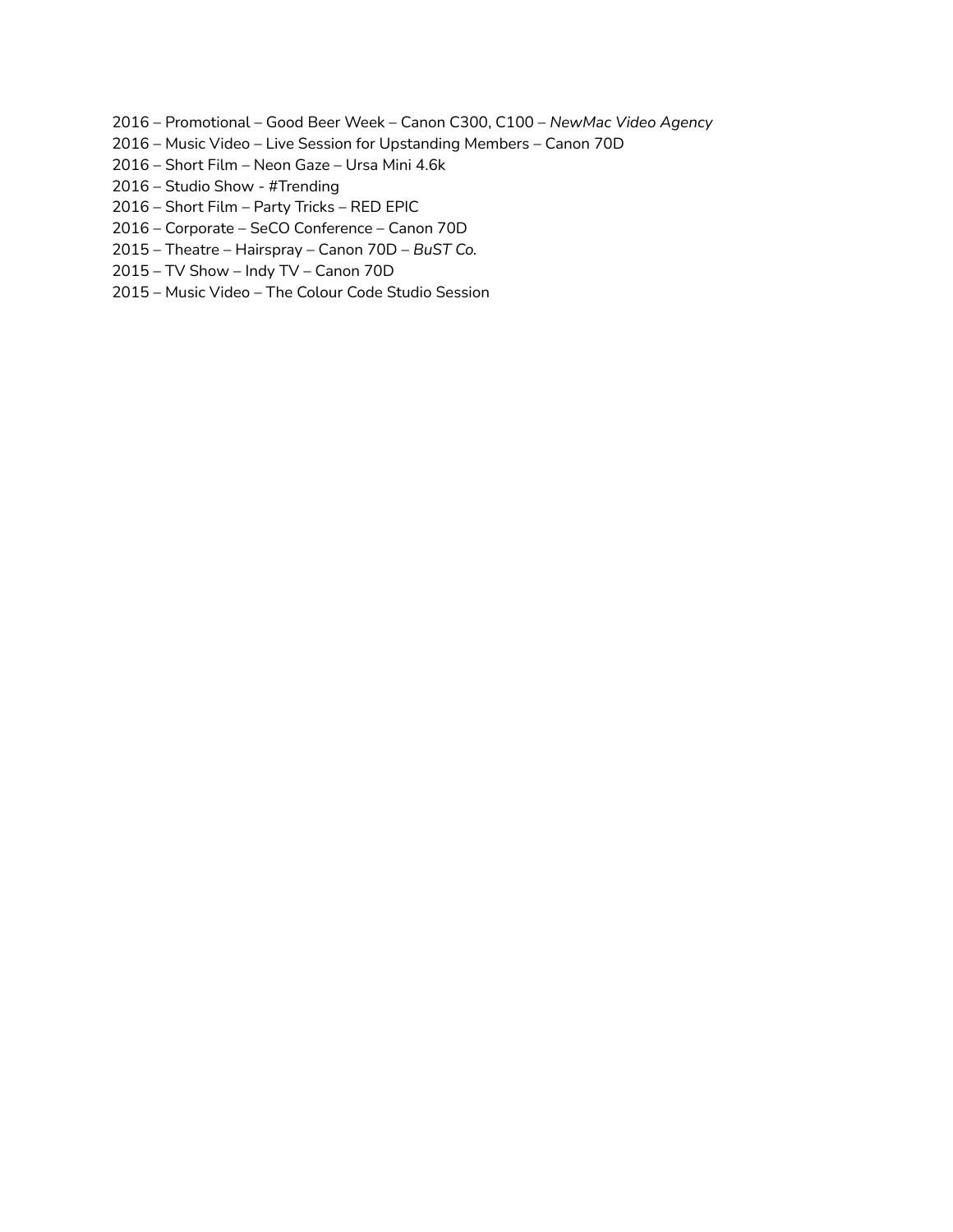#### **List of Selected Lighting Work**

- TV Pilot My Friend Anxiety DOP Stu Ross Film Vic Funded Project
- Commercial VIC Gov QR Codes DOP Brendan Cherry
- TVC SES DOP Alice Stephens
- Short Film Tarneit DOP Sky Davis
- TVC Porter Davis DOP Joey Knox
- Commercial Tena DOP Alice Stephens
- Commercial Medibank DOP Alice Stephens
- Commercial Converse DOP Jon Oldmeadow
- Commercial Calibre DOP Rob La Terra
- Commercial Nike Campaign DOP Alex Cardy
- Commercial San Churro DOP Jesse Lane
- Short Film Tarneit DOP Sky Davis
- Commercial Content CFA Preparing for Summer Campaign DOP Flick Smith
- TVC Priceline Winter Campaign DOP Alice Stephens
- TVC Porter Davis Homes DOP Joey Knox
- Content Woolworths Nappies DOP Brendan Cherry
- Webseries Scattered DOP Dan Von Carznecki Screen Aus Funded Project
- Commercial Google DOP Alex Cardy
- TV Pilot 'Housemates'
- Commercial Content Cadbury Women in Sport DOP Alice Stephens
- Short Film Day One DOP SKy Davis
- TV Show Hug the Sun DOP Alastair Duffield
- Content Mazda CX-9 Producer Will Gunn
- Content Cadbury DOP Alice Stephens
- TVC AFLW Mazda Producer Will Gunn
- Short Film The Loop DOP Mark Kentfield
- Commercial Mazda CX-30 DOP Cameron Zayec
- Short Film You and Me Before and After DOP Alex Cardy
- TVC This Girl Can DOP Sam Chiplin
- Commercial Boutique DOP Ella Sowinskia
- Music Video I think You're Great for Alex the Astronaut DOP Alice Stephens
- Short Film Occupation DOP Alice Stephens
- Commercial SUK Workwear DOP Tom Chapman
- TVC Painting Can Be Messing DOP Tom Chapman
- Commercial Open Pay DOP Alex Cardy
- Short Film 'Tommy' (Flickerfest Finalist) DOP Simon Davis
- Webseries Girl Interpreted DOP Mark Kentfield
- Commercial 'skip' DOP Ben Morgan with Bulfrog Media
- Short Film Commican't (Tropfest 2nd Place) DOP Lily Youngsmith
- TVC Mazda 2
- TV Pilot Butch TV Series DOP Lily Youngsmith
- Commercial Web Strong Women DOP Kate Tartsus
- TVC KMART
- 2018-2020 Commercial Mazda Car Content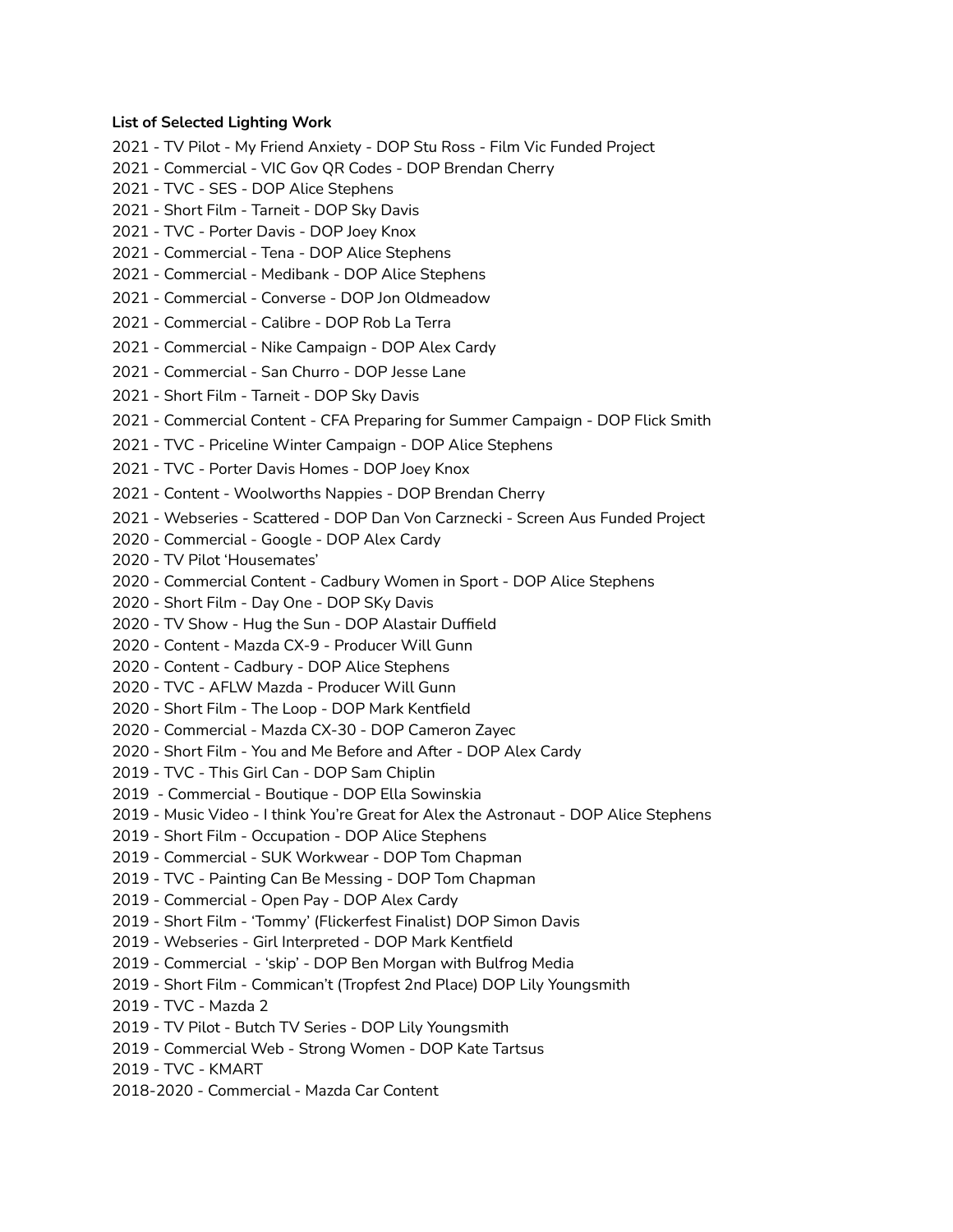- Series The Housemate DOP *Harrison Kennedy – PC Princess Pictures*
- –Commercial Dan Murphy's DOP Richard Wynn
- Web series Generally Speaking DOP Felicia Smith
- Feature Film The Dunes DOP Chris Ekstein

## **Best Person**

- Music Video Okenyo DOP Marcus Cropp
- Mazda MX-5 Producer Will Gunn
- BTG Ranger Leading Ideas DOP Alaistair Duffield
- Commercial FInder.com.au DOP Max Miller
- Short Film Voice of the Bell DOP Mathew Temple
- Commercial Aus Post
- Music Video Kimbra 'On top of the World' DOP Edward Goldner
- Commercial Tsuno DOP Katie Milwright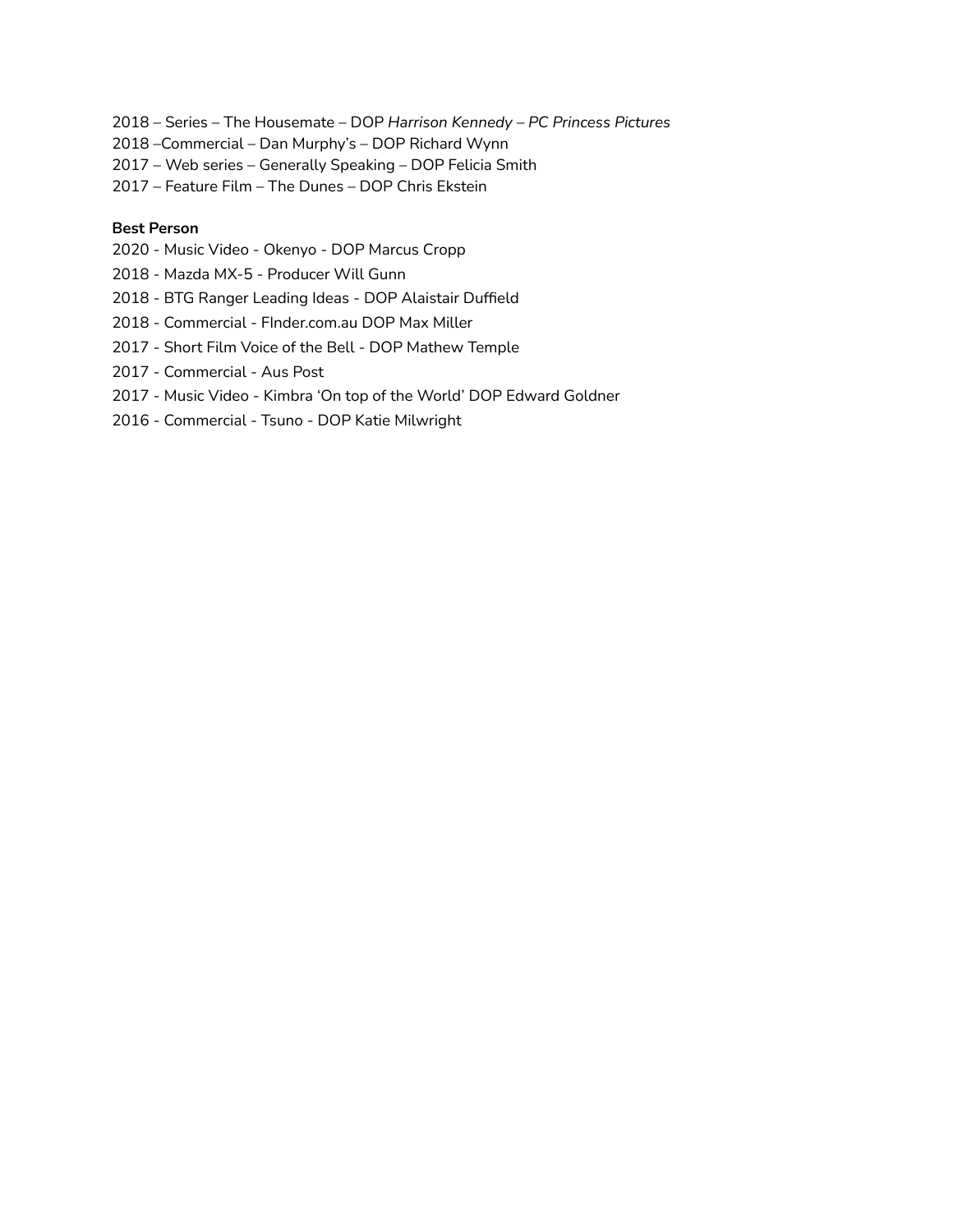**References** DOP Tania Lambert ACS [www.tanialambert.com](http://www.tanialambert.com/) +61 411 548 692

DOP Sky Davis [sky@skydavis.com](mailto:sky@skydavis.com) 0439 733 955

DOP Alex Cardy [alex@alexcardy.com](mailto:alex@alexcardy.com) 0450 179 003

Gaffer Chris 'Krispy' Dewhurst 0418 508 361 [chris@litemup.com.au](mailto:chris@litemup.com.au)

Electrics Caitlyn Bryan 0428 340 286 caitlyn.h.bryan@gmail.com

Grip Dan Mitton [danmitton@thegrip.com.au](mailto:danmitton@thegrip.com.au) 0466 463 401